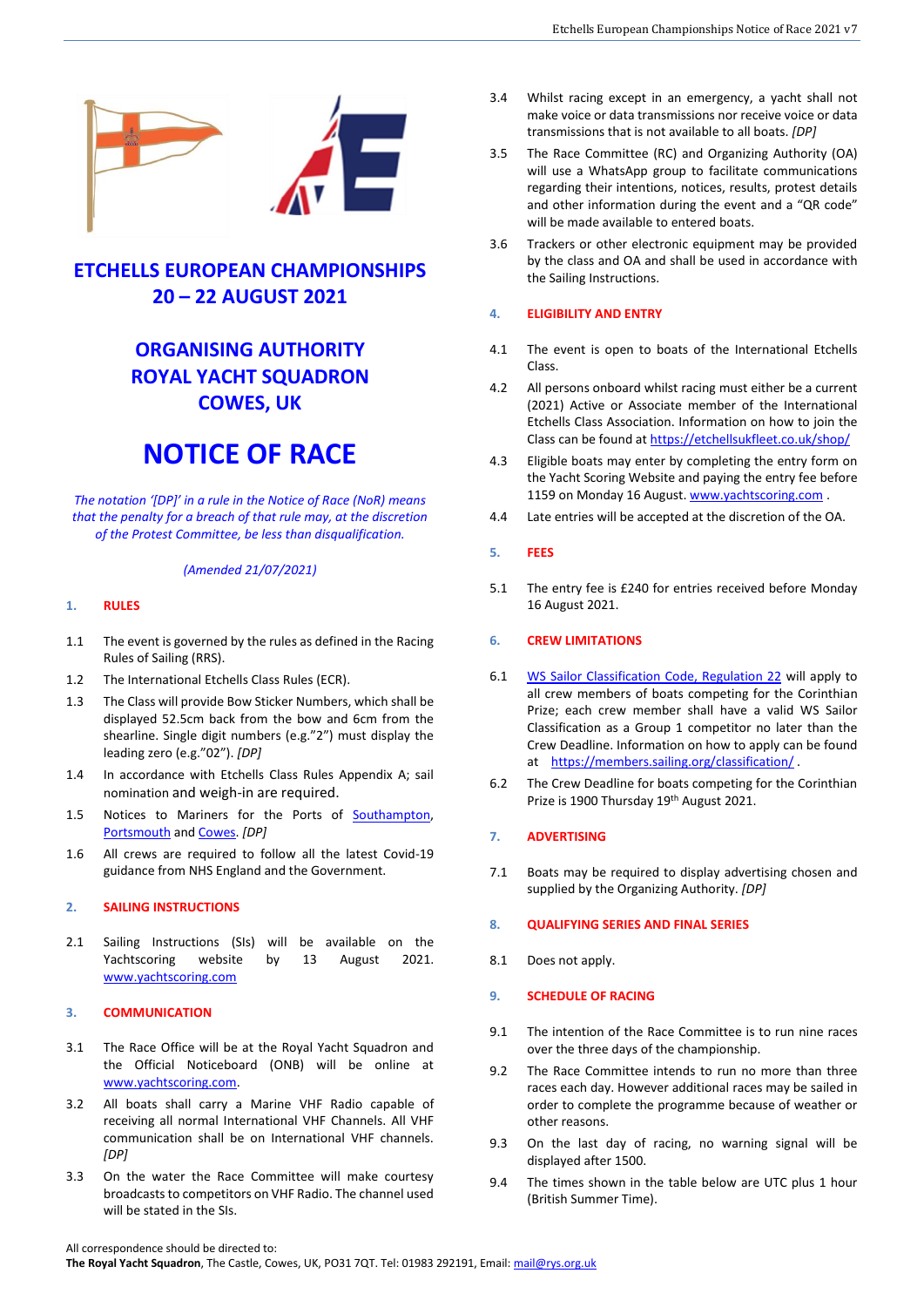- 9.5 Tide Times are for High Water Portsmouth.
- 9.6 Schedule

| <b>DAY</b><br><b>HWP</b><br>(BST)         | TIME             | <b>FIRST</b><br><b>WARNING</b><br><b>SIGNAL</b> | <b>NOTES</b>                                                                                 |
|-------------------------------------------|------------------|-------------------------------------------------|----------------------------------------------------------------------------------------------|
| Thu 19 Aug<br>HW 0930<br>4.1 <sub>m</sub> | $1600 -$<br>1900 |                                                 | <b>Registration and Crew</b><br>Weigh in at CYH.                                             |
| Fri 20 Aug<br>HW 1040<br>4.3m             | 0930             | 1055                                            | Briefing in CYH.<br>Race 1.<br>Race 2 & 3 asap after each<br>finish.                         |
| Sat 21 Aug<br>HW 1130<br>4.5m             |                  | 1025                                            | Race 4.<br>Race 5 & 6 asap after each<br>finish.                                             |
| Sun 22 Aug<br>HW 1210<br>4.6m             | Approx<br>1600   | 1025                                            | Race 7.<br>Race 8 & 9 asap after each<br>finish.<br>Prizegiving asap after racing<br>in RYS. |

#### **10. EQUIPMENT INSPECTION**

- 10.1 Each boat shall be in possession of a valid Measurement Certificate.
- 10.2 Boats may be inspected at any time.

#### **11. CLOTHING AND EQUIPMENT**

- 11.1 Etchells Class Rules Apply.
- **12. VENUE**
- 12.1 Racing will take place from a Committee Vessel in the Central and Eastern Solent.

# **13. COURSES**

- 13.1 The format for racing will be windward/leeward.
- 13.2 To indicate the general race area a chartlet including the Solent two-character codes for race marks can be found in Addendum A.

#### **14. PENALTY SYSTEM**

14.1 A boat may take a One-Turn Penalty when she may have broken one or more rules of Part 2 or rule 31 in an incident while racing. However, when she may have broken one or more rules of Part 2 while in the zone around a mark other than a starting mark, her penalty shall be a Two-Turns Penalty. This changes RRS 44.1.

#### **15. SCORING**

- 15.1 One (1) race shall be completed to constitute a series for the Etchells European Championships.
- 15.2 When one (1) to four (4) races have been completed a boats series score shall be the total of all their scores.

15.3 When five (5) or more races have been completed, a boat's score will be the total of her race scores excluding her worst score.

# **16. SUPPORT PERSON VESSELS**

- 16.1 All support vessels must carry marine VHF radios and agree to assist the Race Committee if directed to do so. *[DP]*
- 16.2 Support boats shall stay outside areas where boats are racing from the time of the preparatory signal for each start thereafter until all boats have finished or retired or the Race Committee signals a postponement, general recall or abandonment of the last race of the day. *[DP]*

# **17. CHARTERED OR LOANED BOATS**

#### 17.1 RRS G3 applies.

17.2 Non-owners may compete in loaned boats provided that the boat is insured in accordance with this NoR.

#### **18. BERTHING**

18.1 Event berthing is the responsibility of each boat and is not included in the entry fee.

#### **19. HAUL OUT RESTRICTIONS**

- 19.1 All boats shall be afloat by 1800 on Thursday 19th August. *[DP]*
- 19.2 Boats shall not be hauled out during the championship except with and according to the terms of prior written permission of the race committee. *[DP]*

# **20. DIVING EQUIPMENT AND PLASTIC POOLS**

20.1 Boats shall not be cleaned below the waterline by any means from 1800 on Thursday 19 August until the end of the event. *[DP]*

# **21. DATA PROTECTION**

- 21.1 The Royal Yacht Squadron, in compliance with the General Data Protection Regulations 2018 (GDPR), will use information provided by competitors for the purposes of RYS event management only. This data will be held in compliance with the GDPR and will not be shared with any third parties or used for marketing purposes other than contacting competitors by email, post, SMS and telephone with information regarding this event or future events. Competitors will be required to provide their specific consent to this on their entry form.
- 21.2 Competitors automatically grant to the Organizing Authority, without payment, the right in perpetuity to make, use and show any motion pictures, still pictures and live, taped or filmed television of or relating to the event provided that they do not infringe the privacy rights of participants.
- 21.3 The Royal Yacht Squadron (RYS) and Royal Yacht Squadron Limited (RYSL) Armorial, Burgees and all other associated logos shall not be used by any club or individual without the prior written permission of the RYS. *[DP]*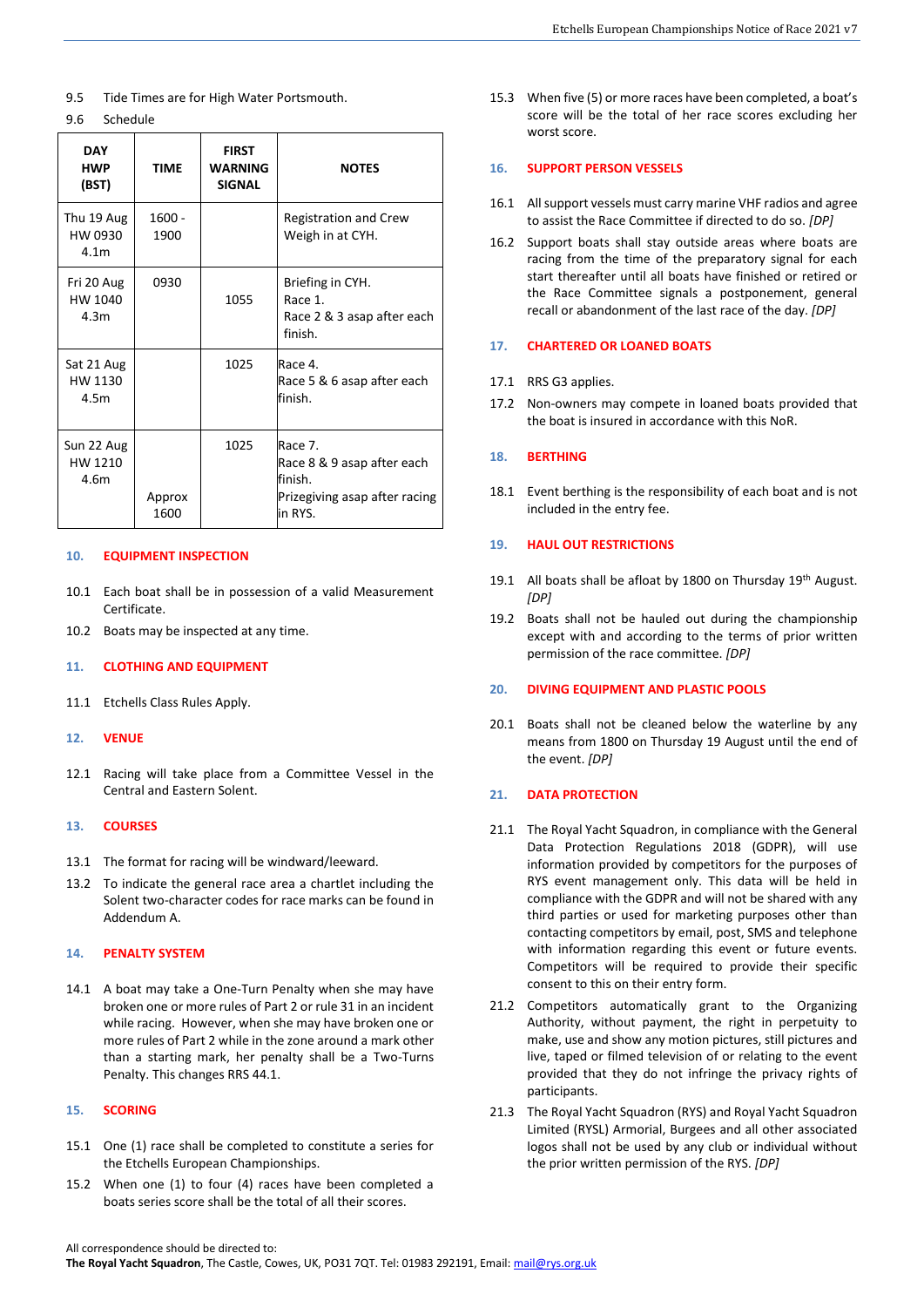# **22. RISK STATEMENT**

- 22.1 Rule 3 of the Racing Rules of Sailing states: "The responsibility for a boat's decision to participate in a race or to continue racing is hers alone."
- 22.2 Sailing is by its nature an unpredictable sport and therefore involves an element of risk. By taking part in the event, each competitor agrees and acknowledges that:
	- (a) They are aware of the inherent element of risk involved in the sport and accept responsibility for the exposure of themselves, their crew and their boat to such inherent risk whilst taking part in the event;
	- (b) They are responsible for the safety of themselves, their crew, their boat and their other property whether afloat or ashore;
	- (c) They accept responsibility for any injury, damage or loss to the extent caused by their own actions or omissions;
	- (d) Their boat is in good order, equipped to sail in the event and they are fit to participate;
	- (e) The provision of a race management team, patrol boats, and other officials and volunteers by the event organiser does not relieve them of their own responsibilities;
	- (f) The provision of patrol boat cover is limited to such assistance, particularly in extreme weather conditions, as can be practically provided in the circumstances;
	- (g) It is their responsibility to familiarise themselves with any risks specific to this venue or this event drawn to their attention in any rules and information produced for the venue or event and to attend any competitor or safety briefing held for the event;
	- (h) They are responsible for ensuring that their boat is equipped and seaworthy so as to be able to face extremes of weather; that there is a crew sufficient in number, experience and fitness to withstand such weather; and that the safety equipment is properly maintained, stowed and in date and is familiar to the crew.

#### 22.3 **COVID Statement**

(a) Reasonable actions by event officials to implement COVID-19 guidance, protocols or legislation, even if they later prove to have been unnecessary, are not improper actions or omissions.

#### **23. INSURANCE**

All entrants shall be covered by a minimum Third-Party Liability indemnity of £3 million and declare that such cover will be maintained throughout the event.

#### **24. PRIZES**

- 24.1 The event prize giving will be held at the Royal Yacht Squadron as soon as possible after the final day's racing and after any protest(s).
- 24.2 The **Open European Championship Trophy** will be awarded to the overall winner.
- 24.3 The **European Corinthian Championship Trophy** will be awarded to the highest placed boat whose helm and crew are all WSSC Group 1. Those crews competing for the Corinthian Prize must provide their current valid WSSC ID number before racing starts.
- 24.4 A **Youth Prize** will also be awarded to the highest place boat sailed by youth crew. A youth crew is defined as one where all crew members are under 29 years of age on the 01/01/2021.

#### **25. FURTHER INFORMATION**

25.1 Further information requests or completed entries should be sent to the address below.

# **NOTICE OF RACE ENDS**

# **1. SOCIAL ARRANGEMENTS**

- (a) There will be an Etchells supper on Friday  $20<sup>th</sup>$  August at the Royal Yacht Squadron. Further details and booking arrangements can be found on Yacht Scoring.
- (b) The prizegiving for the 2021 Sir Kenneth Preston Trophy will also take place during the evening.